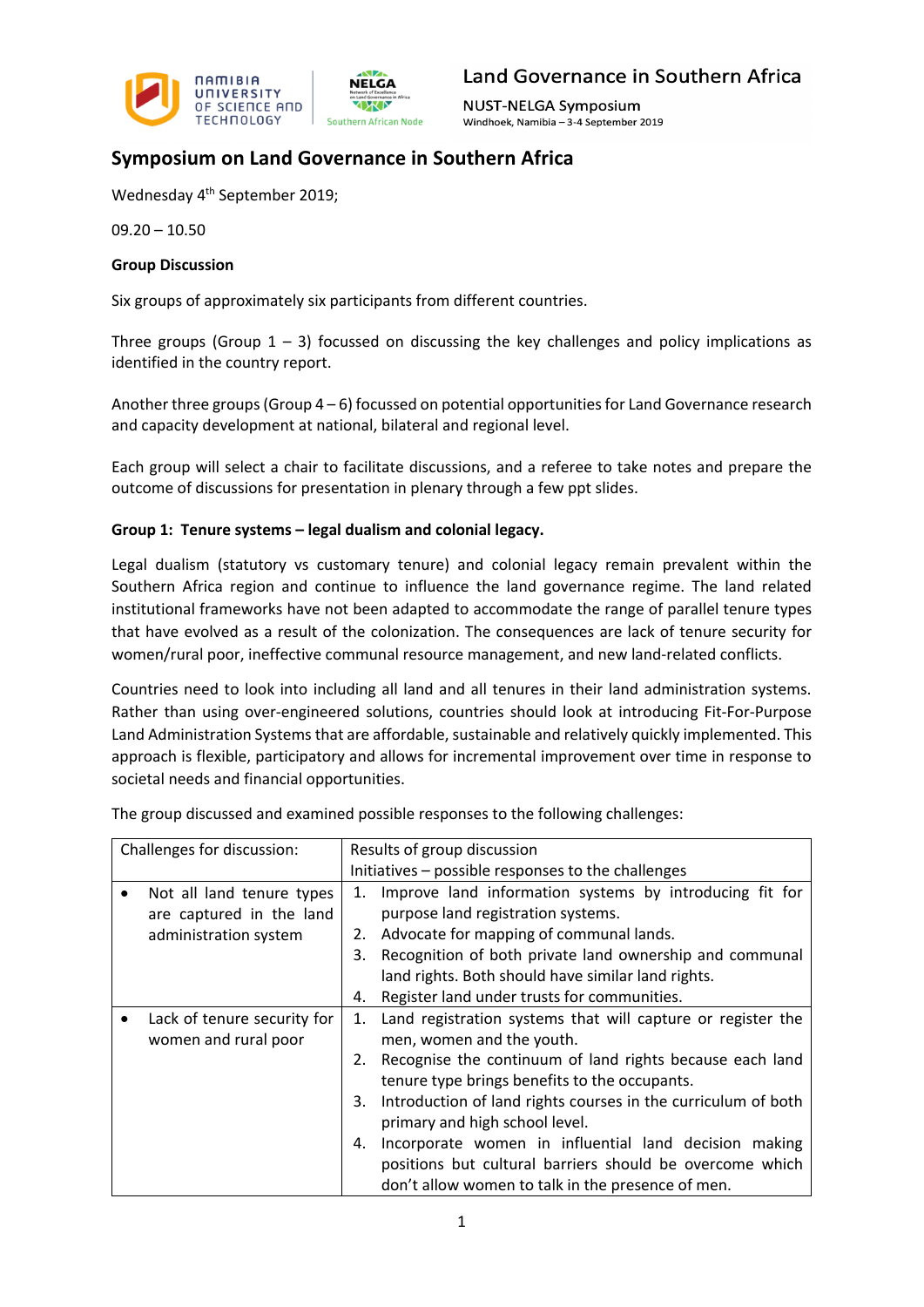



**NUST-NELGA Symposium** Windhoek, Namibia - 3-4 September 2019

| Ineffective<br>communal<br>resource management | Incentivise farmers with freehold land who have increased<br>1.<br>their carrying capacity of their cattle on their farms.<br>Incentivising the local communities taking care of communal<br>2.<br>resources e.g. protecting of animals in a game park or<br>conservancy area.<br>Establish rules and committees to manage communal<br>3.<br>resources.<br>Granting of group rights benefiting from grazing land or a<br>4.<br>particular communal resource.                                                                              |
|------------------------------------------------|-------------------------------------------------------------------------------------------------------------------------------------------------------------------------------------------------------------------------------------------------------------------------------------------------------------------------------------------------------------------------------------------------------------------------------------------------------------------------------------------------------------------------------------------|
| New land related conflict                      | Encroachment of peri-urban areas into communal lands can<br>1.<br>be overcome by integrated urban and regional planning<br>scheme.<br>Apply participatory land re-adjustment approaches which<br>2.<br>promote just and fair compensation for lost parcels of land<br>incorporating all skilled land professionals such as planners,<br>land valuers and surveyors, engineers etc.<br>Clear and transparent land registration systems.<br>3.<br>Updated and reliable land information system to prevent<br>4.<br>double land allocations. |

## **Group 2: Informal settlements and peri urban areas**

Over 1 billion people in the world live in informal settlements, with a significant number in the Southern African region. The problem is complex and difficult to solve, but this is not an excuse to ignore this major land issue. The solutions will vary from country to country but will only be obtained through multi-disciplinary approaches and piloting potential solutions before going to scale. Countries need to design and implement programs and share experiences to significantly reduce this urban affliction.

Customary tenure systems cannot cope with the rapid rate of change in peri-urban areas, including informal settlements. This has resulted in women, ethnic minorities and the young generation suffering the most. Therefore, countries should formulate new policies where the legitimate holding of land in customary areas of the country should be recognized in the formal system. This process should be co-managed through arrangements between the customary chiefs and the formal governmental land institutions, wherever possible.

| Challenges for discussion: |                            | Results of group discussion                        |                                                         |  |
|----------------------------|----------------------------|----------------------------------------------------|---------------------------------------------------------|--|
|                            |                            | Initiatives - possible responses to the challenges |                                                         |  |
|                            | Customary tenure systems   | 1.                                                 | Recognize customary land rights.                        |  |
|                            | cannot cope with the rapid | 2.                                                 | Transparency in the compensation system.                |  |
|                            | rate of change in peri-    | 3.                                                 | Peri-urban land market statutory bodies.                |  |
|                            | urban areas                | 4.                                                 | Regularize the informal markets.                        |  |
|                            |                            | 5.                                                 | Fit for purpose approach.                               |  |
|                            | The challenge of<br>rapid  | $1_{-}$                                            | Build a database for beneficiaries.                     |  |
|                            | through<br>growth<br>urban | 2.                                                 | Management of densification/compact development (social |  |
|                            | informal settlements       |                                                    | amenities).                                             |  |
|                            |                            | 3.                                                 | Provision cheap form of titling.                        |  |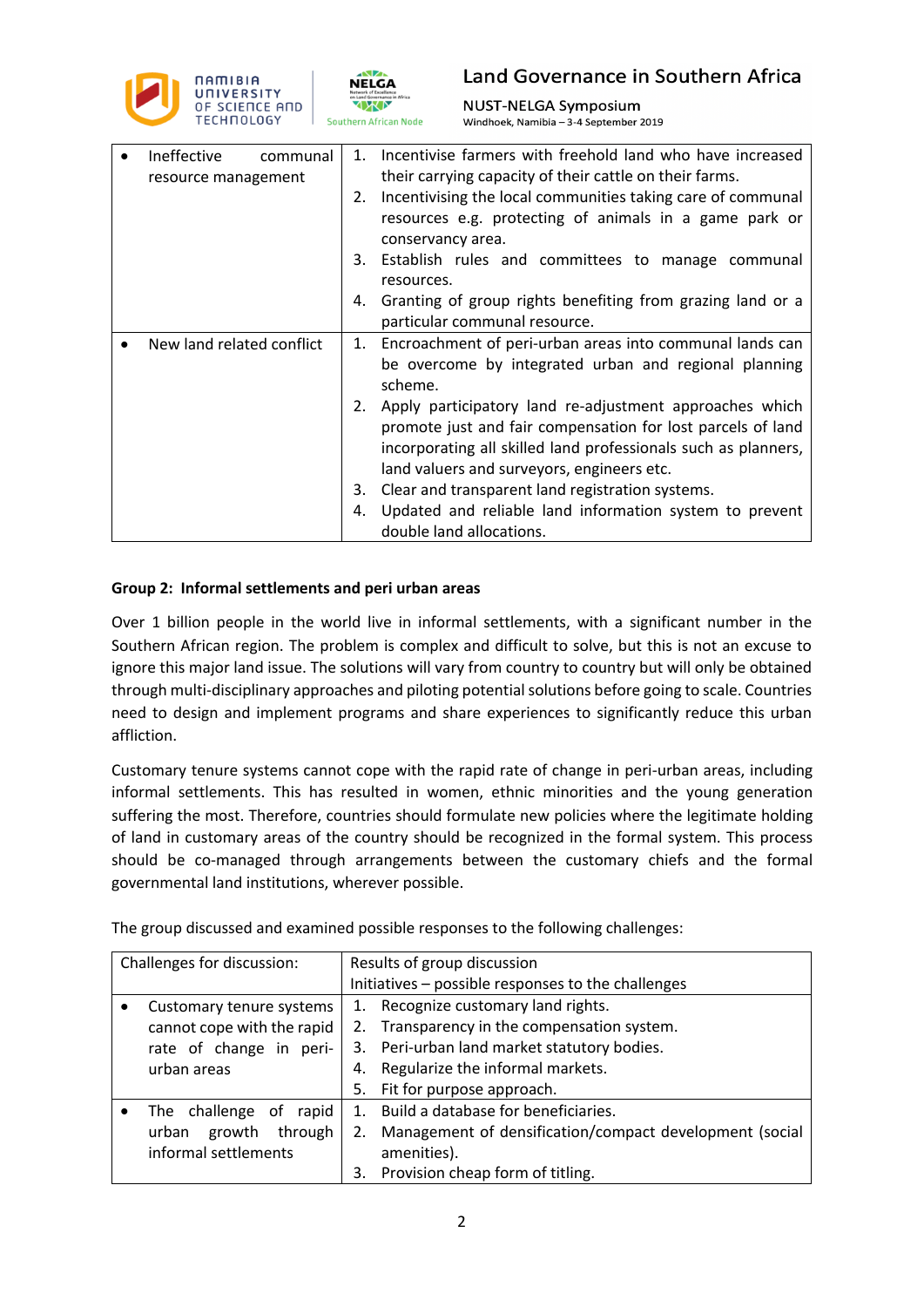

**NUST-NELGA Symposium** Windhoek, Namibia - 3-4 September 2019

| The challenge to legitimise |    | 1. Provision one size fits all/titling must be suitable for different |  |
|-----------------------------|----|-----------------------------------------------------------------------|--|
| customary tenure            |    | local communities' customs (land use and conditions)                  |  |
|                             | 2. | Provision of individual and/or group rights.                          |  |
|                             | 3. | Recognition of overlapping land use right                             |  |
| The challenge<br>for<br>CO- | 1. | Government should recognize that communal land belongs                |  |
| management<br>of            |    | to the people/ GRN trustee                                            |  |
| customary land by chiefs    |    | Just/fair compensation                                                |  |
| and government.             |    |                                                                       |  |

## **Group 3. Land use planning and management of state and public land**

Urban land management and planning is lagging behind the demands of a rapidly increasing influx of rural migrants. Incoherent land use and natural resource management in rural areas have direct negative impacts on environmental quality and biodiversity. Climate change impacts and adaptation measures must be embedded in the management processes**.** Land and natural resources need to be managed as a whole and this requires the usually considerable state and public land holdings to be effectively managed. Otherwise, the significant loss of state and public land will continue through land grabbing and corruption.

Transparent access to comprehensive information about land supports evidence-based policy, more equitable court decisions in land disputes, land reform implementation, efficient land markets, land services and taxation, and reduces corruption. It underlies all activities in land. Countries need to formulate a strategy to quickly create integrated, land information at a national level and provide transparent, ease of access to all.

| Challenges for discussion:            | Results of group discussion                                             |  |  |
|---------------------------------------|-------------------------------------------------------------------------|--|--|
|                                       | Initiatives - possible responses to the challenges                      |  |  |
| Urban land<br>management<br>$\bullet$ | Lack of political will requires sensitization of political sector<br>1. |  |  |
| planning is<br>lagging<br>and         | and the public on urban management and planning.                        |  |  |
| behind.                               | Lack of vision/failure to translate vision into achieving urban<br>2.   |  |  |
|                                       | land management and planning requires local strategic plans             |  |  |
|                                       | that are widely consultative.                                           |  |  |
|                                       | Inequity of urban management, spatially planning and<br>3.              |  |  |
|                                       | income requires inclusive planning.                                     |  |  |
| Incoherent land-use land              | 1.<br>Incoherent land-use requires us to develop/strengthen             |  |  |
| use and natural resource              | regional land use planning and plans.                                   |  |  |
| management.                           | Fragmented legal frameworks require cross institutional<br>2.           |  |  |
|                                       | dialogue and streamlining of the legal framework.                       |  |  |
| Insufficient Management of            | Lack of investment on public/state land requires the<br>1.              |  |  |
| Public land                           | strengthening of land management institutions and legal                 |  |  |
|                                       | frameworks.                                                             |  |  |
|                                       | 2. Lack of registration of public/state land requires the               |  |  |
|                                       | digitization of land registration records.                              |  |  |
| Lack of transparent access            | Cumbersome<br>digitizing<br>1.<br>paper records<br>require<br>land      |  |  |
| comprehensive<br>land<br>to           | information systems                                                     |  |  |
| information                           | Lack of accessibility requires integrated the LIS to be available<br>2. |  |  |
|                                       | Unclear confidentiality issues require increased awareness<br>3.        |  |  |
|                                       | and legal regulation of for officials                                   |  |  |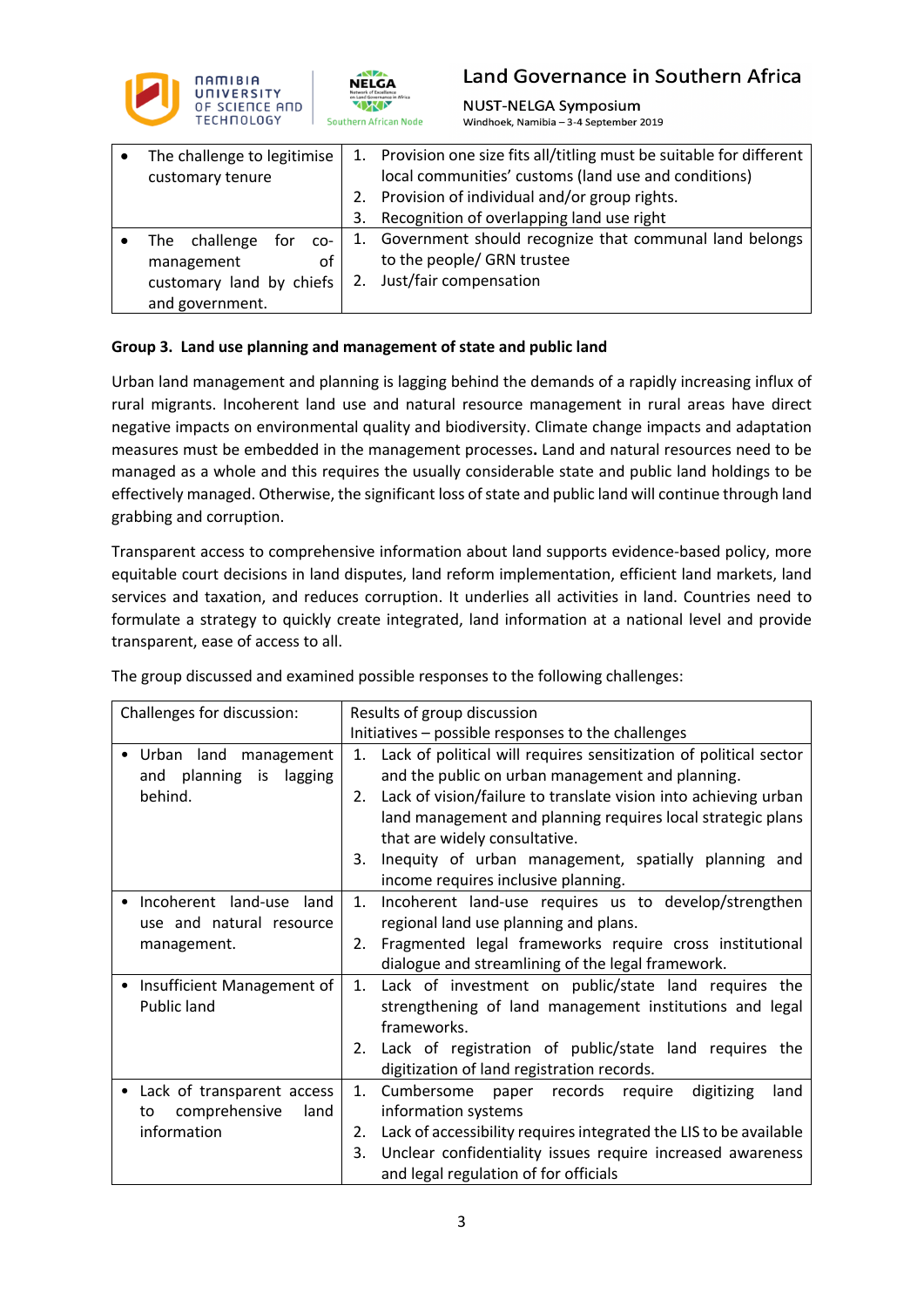

**NUST-NELGA Symposium** Windhoek, Namibia - 3-4 September 2019

## **Group 4: Research opportunities related to the key challenges and finding as identified above.**

The overall project on Land Governance in Southern Africa includes country scoping studies with a description and assessment of their national land governance issues. The country reports follow a template that enables comparison and learning from best practice within the region. The overall project also forms a baseline for further development and improvement through research activities at national, bilateral and regional level, thereby confronting the key land governance challenges as outlined in this report. Countries need to identify such research opportunities and find ways and means to organize the research activities at the various levels. Countries also need to look into ways and means to monitor and evaluate progress relates to the baseline established through the country reports.

Opportunities for discussion: Results of group discussion Initiatives – possible responses to the opportunities • Organising and conducting land governance research at various levels 1. Mainstreaming Climate change into land use planning. 2. Corruption and political interference on land governance. 3. Conversion of spatial data from analogue to digital format a. Uptake of GIS technology within land administration. b. Accessibility of spatial databases (public/institutions). c. Gender (men, women & youth) and tenure security within the SADC region. 4. Enforcement of environmental protection within the SADC region: implications on land use. 5. Scoping study on analysis/synchronization/harmonization of land policies/acts against other policies, eg. agric & forestry, transboundary resources. 6. Approaches to managements of communal land within the SADC region. 7. Access to housing finance within the SADC region. 8. Conversion of agricultural land into residential land and the implications for food security. • Using the country studies as the baseline for improved research activities 1. Mainstreaming Climate change into land use planning and administration, implementation and enforcement. 2. Corruption and political interference on land governance. 3. Gender (men, women & youth) and tenure security within the SADC region. • Monitoring and evaluating research progress 1. Periodic evaluation of climate change adaptation policy implementation. 2. Land governance audits within SADC.

The group discussed and examined possible responses to the following challenges:

### **Group 5: Capacity Development Opportunities**

A shortage of qualified professional staff at all administrative levels in urban and rural areas remains a major challenge on the way to improve the quality of sustainable land governance. With decentralization, the land administration and management tasks in rural areas become even more challenging, and there is a severe problem for rural municipalities to attract capable staff to the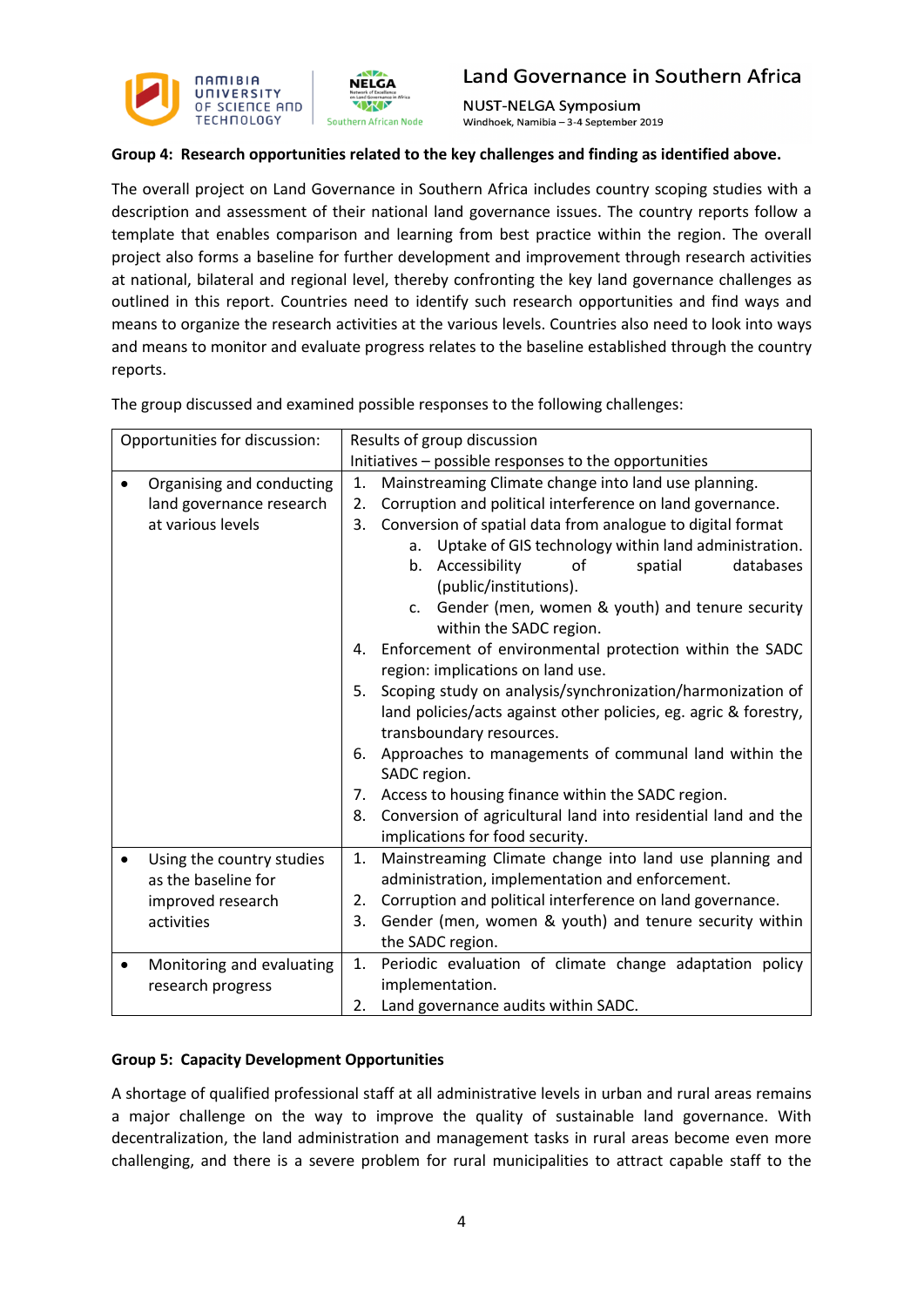

**NUST-NELGA Symposium** Windhoek, Namibia - 3-4 September 2019

country-side and to retain them. Countries need to address these issues of capacity development in a partnership between universities and the land governance agencies.

However, capacity development is not only about education and training, it also relates to the broader social system within which people and organizations function. Institutional development refers to internal structure, policies and procedures that determine an organization's effectiveness. Universities have a key role to play in facilitating this more global understanding and designing and undertaking relevant capacity development activities at societal, institutional and individual level.

| Opportunities for discussion:   | Results of group discussion                                          |
|---------------------------------|----------------------------------------------------------------------|
|                                 | Initiatives - possible responses to the opportunities                |
| How can the shortage of         | Multi-disciplinary programmes<br>of<br>(approach)<br>instead<br>1.   |
| qualified professional be       | specialised programmes.                                              |
| addressed at all                | Develop and administer CPD programmes for in-service staff<br>2.     |
| administrative levels?          | Encourage development of short courses and master courses<br>3.      |
|                                 | (credit bearing and non-credit bearing).                             |
|                                 | Manual/ hand books.<br>4.                                            |
|                                 | 5.<br>University partnership in Qualification exchange.              |
| How can the capacity of         | Campaigns e.g. Land awareness week.<br>1.                            |
| decentralised land              | Project Collaboration with other sectors (decentralised<br>2.        |
| administration be               | sectors, from cell level e.g. ward leaders.                          |
| supported?                      | Training of Trainers courses.<br>3.                                  |
|                                 | Engage in development of PPPs framework and strategies,<br>4.        |
|                                 | including in the negotiation process in either side.                 |
| How can institutional           | Collaboration with CSO, In support of policy dialogue.<br>1.         |
| development be                  | Continuous operating systems (CORs) supporting output by<br>2.       |
| supported?                      | feeding skills, and knowledge.                                       |
|                                 | Identify Research gaps, to improve the<br>3.<br>process and          |
|                                 | procedure.                                                           |
|                                 | Model Office Concept within the university, for organisational<br>4. |
|                                 | design.                                                              |
| What<br>the<br>role<br>of<br>is | Access scholarships, staff exchange, student exchange.<br>1.         |
| universities in supporting      | Flexibility in secondments, industry related and theory.<br>2.       |
| capacity development off        | Dissemination of Information, Public lecture, Brownbag<br>3.         |
| staff and institutions?         | meetings, Position papers.                                           |
|                                 | 4. Support policy revision through research on emerging trends.      |

The group discussed and examined possible responses to the following challenges:

### **Group 6: Opportunities for educational and curriculum development**

The country scoping studies may also facilitate reflections on educational and curriculum development. Is the current curriculum addressing the right issues? Is there sufficient focus on the role of land rights and institutions in relation to achieving the Sustainable Development Goals (SDGs)? Furthermore, technology developments are changing the conventional ways of surveying, mapping and registration. These drivers are important for educational and curriculum development with an increasing focus on the poor and vulnerable groups towards greater equity and prosperity for all. Curriculum design may also include more focus on learning then just teaching e.g. through introducing elements of problem-based learning where the students analyse and assess problems identified in the real world. Universities within the region need to share experiences and cooperate on introducing testing new ways of educational and curriculum development.